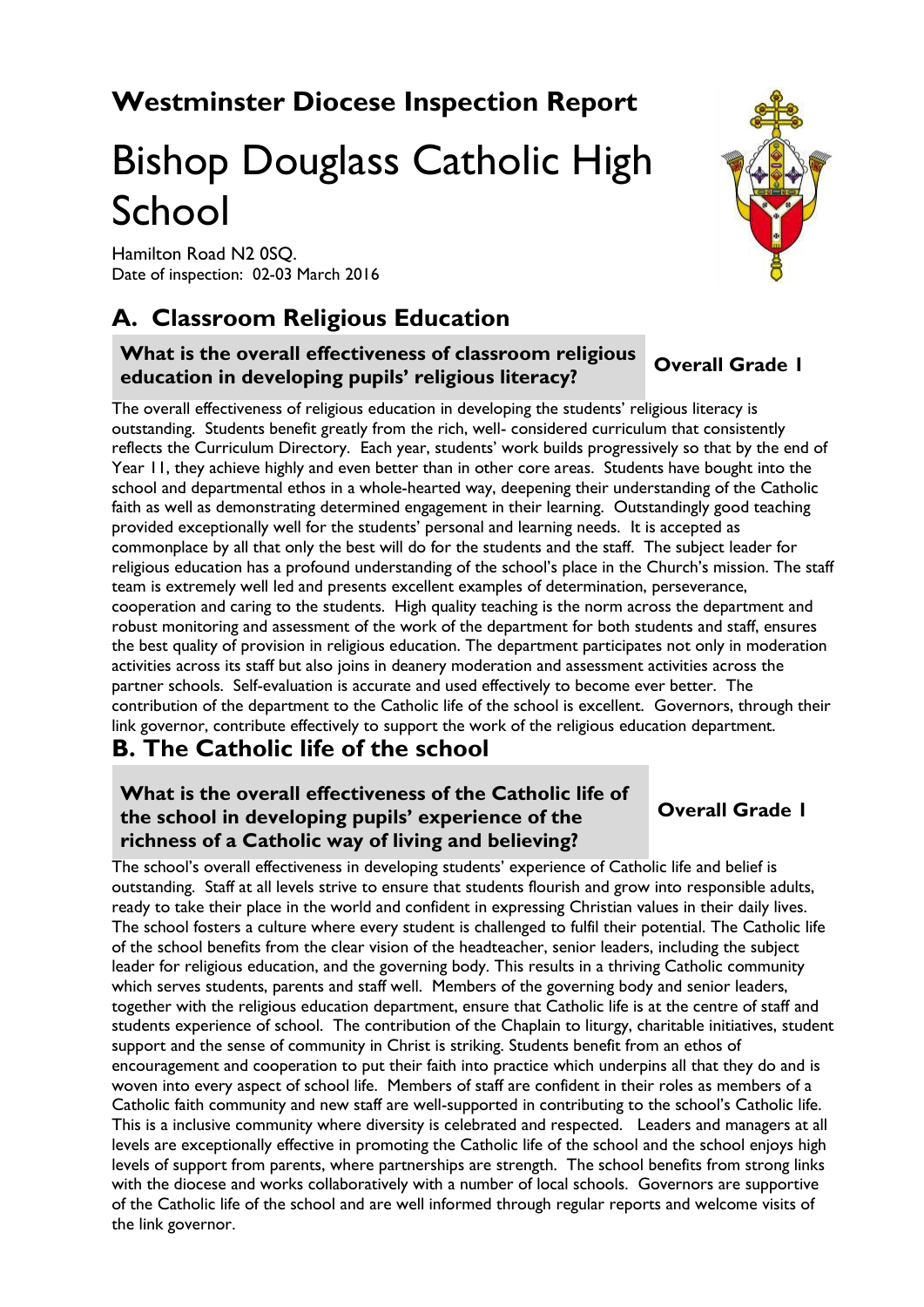## **Introduction**

The inspectors would like to thank the governors, headteacher, staff, pupils and parents for their cooperation over the conduct of the inspection. The inspectors spent two days in school, visited 15 lessons and 2 assemblies, 7 acts of collective worship and carried out 7 interviews with school staff, pupils and governors. Other evidence was gathered from contacts with parents through a questionnaire, discussion with local clergy, scrutiny of a sample of pupils' work, observation of pupils in and out of lessons and examination of school documents.

The Inspection of Bishop Douglass School, East Finchley was carried out under the requirements of the Canon 806 and Education Act 2005, and in accordance with the Framework for Section 48 Inspections approved by the Archbishop of Westminster. The inspectors are appointed by the Archbishop. The inspection reviews and evaluates how effective the school is in providing Catholic education. This process begins with the school's own self-evaluation.

#### **Inspection Team**

| Ms Niamh Brady        | Lead Inspector      |
|-----------------------|---------------------|
| Mrs Sheila Nolan      | Lead Inspector      |
| Mr Christopher Cleugh | Associate Inspector |
| Ms Rose-Marie Sorohan | Associate Inspector |

### **Description of School**

This Voluntary Aided school is a six form entry in the LA of Barnet and the locality of East Finchley. The school serves the parishes of St Mary, East Finchley; St Philip's Finchley Central and St Alban's Finchley. The proportion of pupils who are baptised Catholic is 55%. The proportion of pupils who are from other Christian denominations is 24% and from other Faiths 16%. 5% have not declared any faith practice. The percentage of Catholic teachers in the school is 47%.

There are 672 pupils on roll, with 7 pupils with statements of Special Educational Needs and Disabilities (SEND)/ Education Health & Care Plans (EHCP). The proportion of pupils from ethnic minority groups is well above average. The number of pupils speaking English as an Additional Language is well above average. There is an above average rate of families claiming free school meals. Two hundred and forty six pupils receive the Pupil Premium.

| Telephone:<br>e-mail address:                               |                                          | 02084445211<br>schooladmin@bishopdouglass.barnet.sch.uk               |  |
|-------------------------------------------------------------|------------------------------------------|-----------------------------------------------------------------------|--|
| <b>DFE Number:</b><br><b>URN Number:</b>                    | 3025408<br>101365                        |                                                                       |  |
| Headteacher:<br><b>Chair of Governors:</b>                  |                                          | Mr Martin Tissot<br>Mr Michael Veal                                   |  |
| Date of previous inspection:<br>Previous Inspection grades: | Good                                     | 11 November 2010                                                      |  |
| Key for inspection grades:                                  | Grade 1<br>Grade 2<br>Grade 3<br>Grade 4 | Outstanding<br>Good<br>Requires improvement<br><b>Causing Concern</b> |  |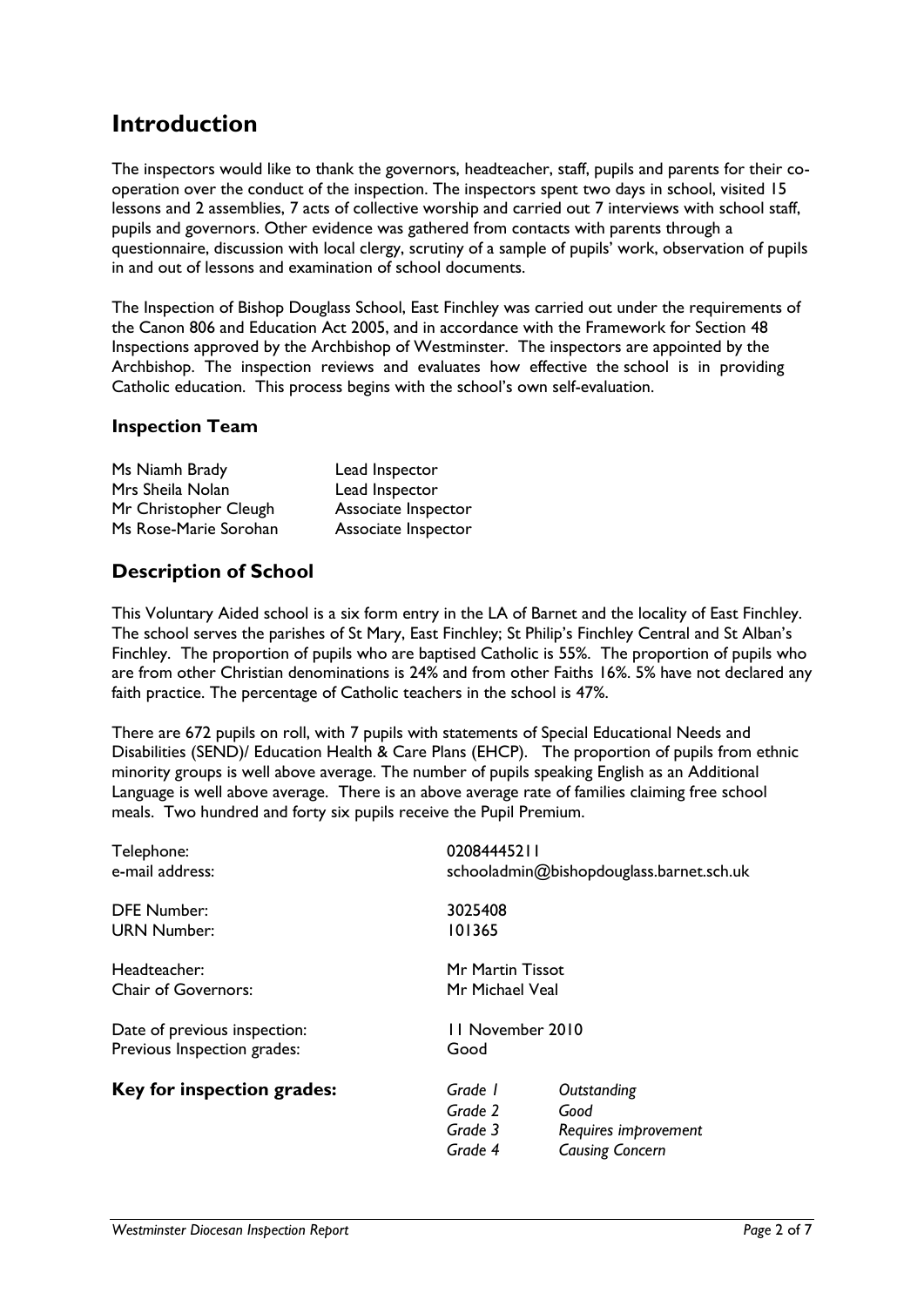# **A. Classroom Religious Education**

*How religiously literate are pupils in the teachings and traditions of the Catholic faith and how well do they know, understand and appreciate the importance of religious faith and practice in everyday life?*

#### **What has improved in classroom religious education since the last inspection?**

Since the last inspection, students have benefited from the rigorous implementation of diagnostic feedback and new whole–school marking policy. As a result, students make rapid progress and are very secure in their next steps of learning. The department works collaboratively with other departments in the school with much success in a drive to raise standards. The department has shared its expertise across the school and has been at the forefront of school initiatives, and supporting whole school training.

#### **How well does the content of classroom religious education meet the requirements of the Curriculum Directory?**

#### **Grade 1**

The curriculum meets the requirements of the Bishops' Conference. Schemes of work have been mapped in a structured way to the Curriculum Directory so that it is exceptionally clear where and how the requirements are met. Teaching staff have worked collaboratively on the schemes of work to ensure that they are engaging for the students as well as meeting the learning needs of all groups. As a result, all members of staff teaching religious education have an excellent grasp of the four main areas of the Directory. A three- year course of study for GCSE ensures a rich and progressive sweep of content that includes the study of other faiths. Students from other than the Catholic faith participate fully in the religious education classes. Resources for religious education are thoughtfully and creatively managed, collaboratively adjusted and prepared to support the development of the students' religious literacy. The enhancement of the students' religious vocabulary is well developed in all lessons.

At Key Stage 5, the general religious education course follows the NOCN qualification at Levels 1, 2, and 3, matched to the prior learning of the students. The scheme of work builds on the skills achieved at GCSE and continues to develop further the religious literacy of the students. Students following the successful AS- and A-Level courses delve deeply into key topics and themes are confidently articulate in exploring ideas, ethical themes, religious experience, and belief, for example.

#### **Pupil achievement (as well as attainment and progress) in religious education**

#### **Grade 1**

Achievement in religious education is outstanding in all key stages. Students typically attain highly in religious education. Their attainment equals or exceeds their performance in other core subjects. This is a sustained pattern over time. Progress at Key Stage 4 is particularly impressive. From challenging starting points, students' progress is skilfully promoted across the year groups. Examination results in religious education are, on average, half a grade higher than the average for all other subjects. Those post-16 students following Level 3 courses in religious studies do exceptionally well in both A2 and AS examinations. Students' uptake of religious education has grown year-on-year. Students know their target grades, clearly understand how well they are doing, and how to improve. They are confident and enthusiastic learners, who demonstrate high levels of religious literacy. As a result of high quality teaching, robust assessment, systematic moderation with partners and the diocese, regular tracking, and well-targeted interventions, students make exceptional progress in developing religious literacy. The work in students' books demonstrates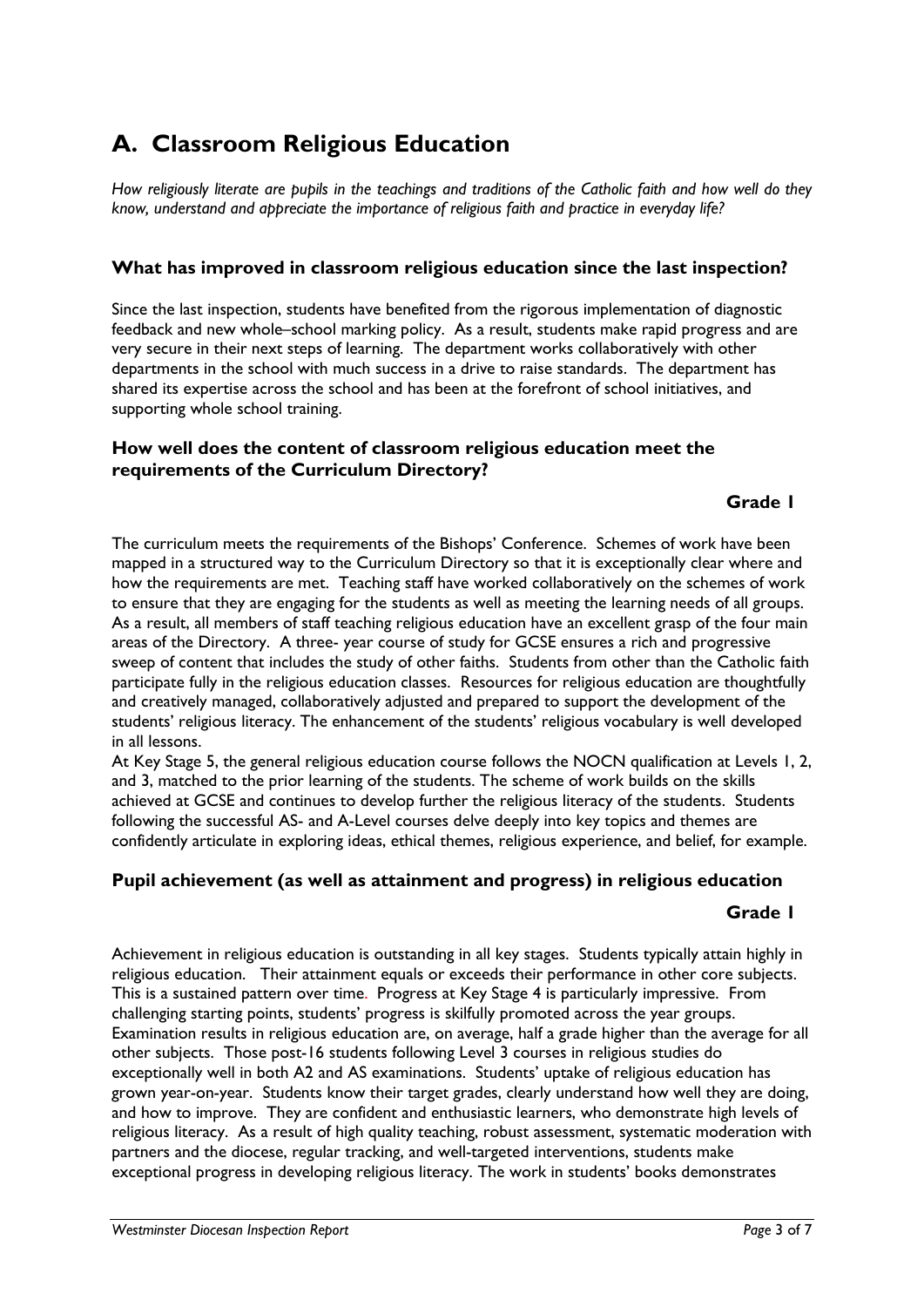determined application to their learning and significant care and pride in their religious education work.

#### **The quality of teaching**

#### **Grade 1**

The quality of teaching in religious education is outstanding. A major strength of teaching is the genuine determination of staff to be 'the best they can be' in line with the school's mission statement. The collaborative and supportive approach to planning, alongside robust monitoring, evaluation, and the professional development of staff, all contribute to sustaining the excellent dayto-day teaching. Very good resources are carefully matched to students' needs so that deep learning is characteristic of work in class. Typically calm, systematic, knowledgeable input from teaching staff is complemented by responsive, cooperative efforts from students. Examples of outstanding teaching abound. In a Key Stage 5 lesson, for example, the skilful scaffolding strategies enabled students with a range of prior learning to confidently grasp and demonstrate an excellent level of understanding of challenging content about the 'dominant conception' in moral theories. Pace, challenge and skilful questioning are consistent features in encouraging the students to think critically and develop their religious literacy. All teachers impart a deep knowledge of the Catholic faith and teach with enthusiasm and confidence. Relationships with pupils are excellent. Success is based upon mutual respect and a collective vision of education and a drive for high achievement which is shared by all. The religious education department ensures commitment to the school's Catholic education mission through the delivery of outstanding teaching. Well-considered homework, supplemented by challenge tasks, is relentlessly pursued by both staff and students to consolidate and advance learning.

#### **The effectiveness of the leadership and management of religious education**

#### **Grade 1**

Leadership and management of religious education are second to none. The department models an outstanding leadership approach that has as its vision 'the very best' for each student. The collaborative team of staff are role models for the students in creating a thriving Catholic community where each person is valued and academic excellence fostered. The commonality of approach to school initiatives results in a department which is a beacon of excellence and a key driver in raising standards across the school. The creativity that the team brings to bear in interpreting the curriculum to meet the students' needs is outstanding. The subject leader's calm, determined and supportive approach to developing the students' religious literacy is seen in the relentless pursuit of being ever better. Monitoring, evaluation, moderation, accurate assessment and training, all combine to provide a seamless approach to promoting the centrality of religious education and its impact on the daily life of the school. Staff new to the school are sensitively inducted into what is expected of them just as staff across the school are supported in promoting the school's Catholic ethos. The highly effective leadership of religious education clearly understands the importance of sustaining excellent practice, developing staff, and accurately determining where improvement is needed.

#### **What should the school do to develop further in classroom religious education?**

- To continue to develop the subject knowledge of staff in light of curriculum change
- To encourage a greater proportion of staff in the school to study for the Catholic Teachers **Certificate**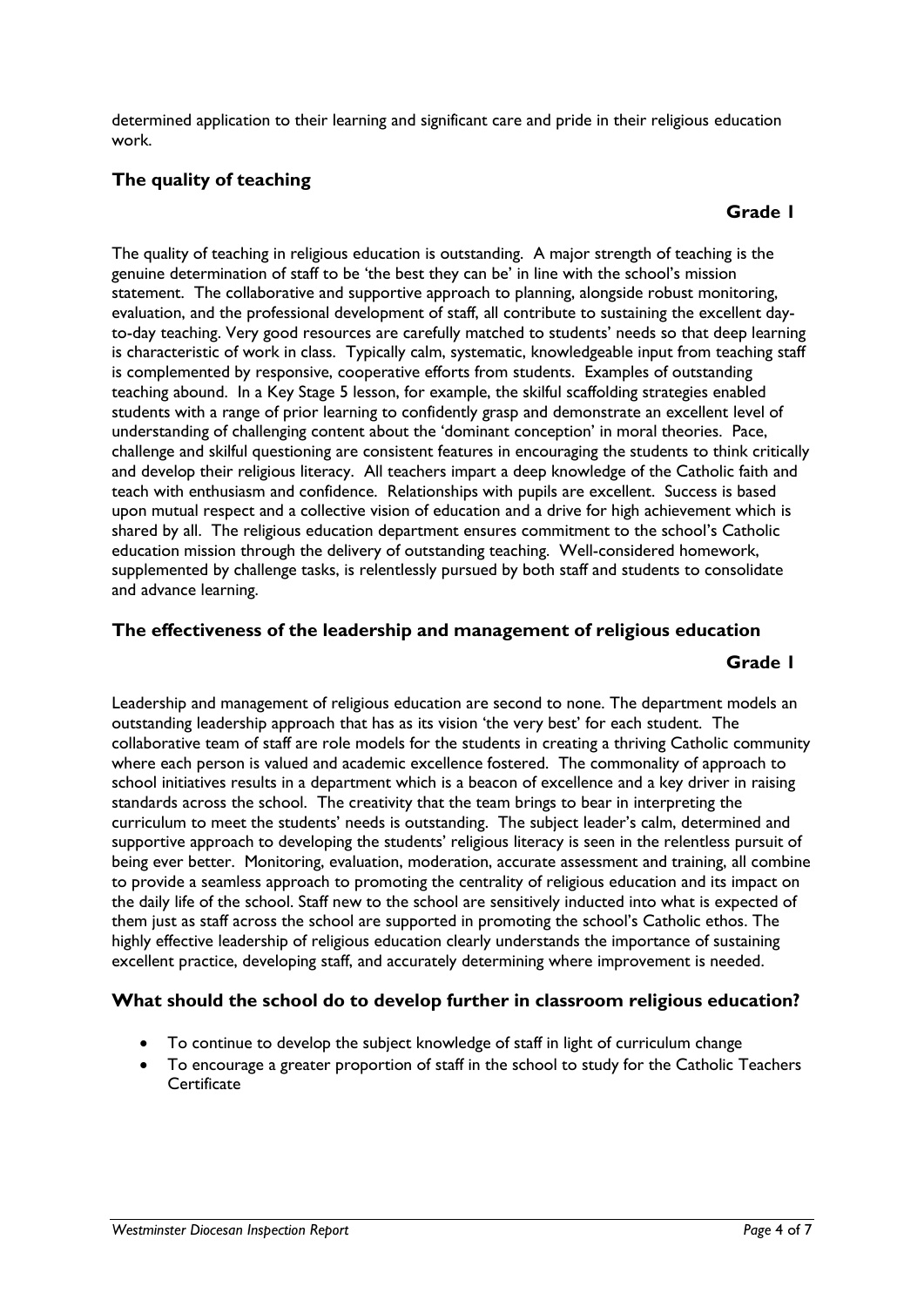# **B. The Catholic life of the school**

*How well do pupils experience the richness of a Catholic way of living and believing through all areas of school life?*

#### **What has improved since the last inspection?**

The department has striven tirelessly to support the Catholic life of the school by working in closer liaison with pastoral leaders to ensure that collective acts of worship have an appropriate liturgical theme. The proportion of timetabled lessons has increased to reflect the Bishops Conference requirements. Links with local parishes and feeder primary schools have strengthened considerably.

#### **The place of religious education as the core of the curriculum – time, staffing, accommodation, resources, budget**

#### **Grade 1**

Religious education is truly at the heart of the school, influencing not only the school's Catholic life but also the academic performance of the students. It is evident to all, staff, parents and pupils that religious education is the core of the curriculum. The excellent results and progress set the standard to which other departments aspire. The recently adjusted allocation of curriculum time meets the requirements as required by the Bishops' Conference. The department is staffed by five specialists, each with a dedicated classroom. The capitation that the department receives is in line with other core subjects and the school is generous in its support of professional development for the department. There is an allocated governor for religious education who visits the school frequently and offers support and constructive advice. The head of religious education attends senior management team meetings, ensuring that the Catholic ethos is central to the school's planning and daily work. The school benefits greatly from a dedicated chaplain and from a school chapel.

#### **The experience of Catholic worship – prayer and liturgy – for the whole school community**

#### **Grade 1**

The outstanding range of opportunities for prayer and worship is central to all that the school offers on a daily basis. Opportunities for reflection and prayer are included at the start of all staff and student gatherings. Assemblies, liturgies and masses follow the liturgical cycle and the students are actively engaged in their planning through the student spirituality leaders who represent all years, for example, in preparing the whole-school masses to celebrate Christmas and Easter. Class masses are included as part of the Key Stage 3 curriculum and these are themed by the form groups who prepare the bidding prayers, serve and read. The Easter Eucharist service is planned by Year 9 as part of their religious education curriculum. This included a dramatization of the Last Supper, and the Advent Service, included a liturgical dance performed by Year 8. The Gospel choir adds colour and reverence to the celebrations. The Sacrament of Reconciliation is offered in both Advent and Lent and is also available to staff and pupils throughout the year. There is also a weekly voluntary Mass which is well attended by staff and pupils. In Advent and Lent, there is daily invitation to give "Two Minutes for Jesus", a reflection which is frequently prepared and led by the Sixth Form Spirituality Leaders. The Catholic identity of the school is evident throughout; not only in the chapel, and Prayer Garden where all pupils in Lent can reflect on the Stations of the Cross, but also throughout the school, in and out of classrooms, through stunning displays and artefacts. Special assemblies are planned and prepared by the students to celebrate patron saints for example St George, and St Edmund Campion. There is an annual age appropriate retreat for all year groups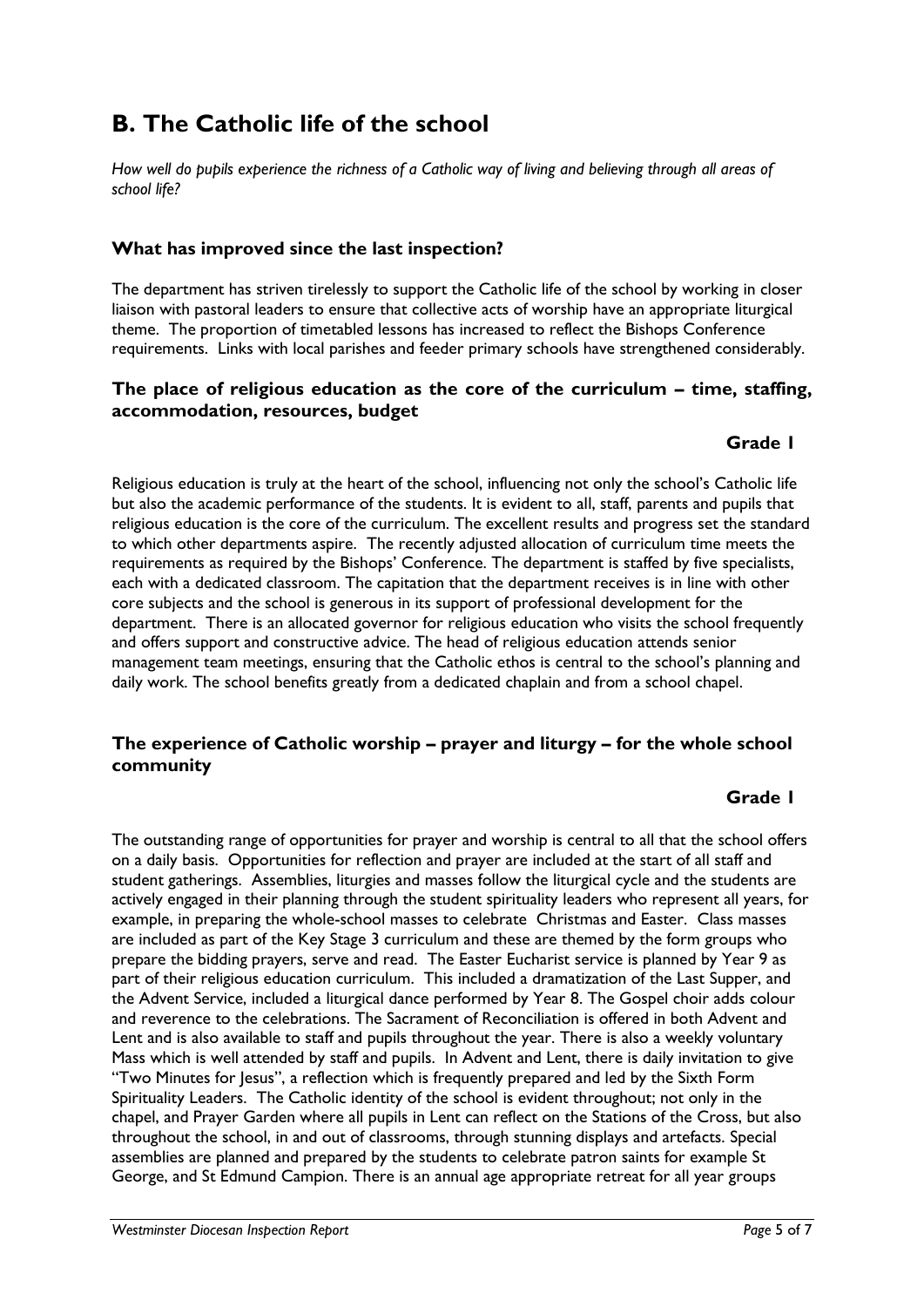either at a local parish or at SPEC. These are highly valued by the students as an integral part of their faith journey. Although the students' experience of Catholic life is highly positive, there is scope to develop the spiritual dimensions of assemblies even further.

The school community has responded enthusiastically to Pope Francis' message in this holy Year of Mercy. This includes at the 'Mercy Door' at the entrance of the Chapel, a special work book for Key Stage 3 and thought-provoking display. These activities remind students of the value of their commitment and response to corporal and spiritual acts of mercy. The Chaplain gives outstanding witness and spiritual guidance to the whole community. His priestly presence is valued by all, irrespective of faith background. He works closely with the religious education department and senior leadership team to promote the Catholic life of the school and has had a crucial role in developing links with the local parishes. On the odd occasion when a non-Catholic student requires provision for prayer, the school acts sensitively in supporting such requests.

#### **The commitment and contribution to the Common Good – service and social justice**

#### **Grade 1**

The school's commitment to the Common Good and social justice is outstanding. The behaviour of the students across the school is excellent. Their manners are exemplary and they respect and value their teachers and other adult staff. They are proud to belong to the school as one sixth former explained "the school has a real sense of community and encourages you to live and walk with Christ". The students' actions exemplify that they live out the school's Mission Statement. They strive to be the best they can be in every activity in which they engage. Students are awarded points for good effort and work on the 'e-praise' website and these are converted into donations to CAFOD. Students demonstrate an excellent understanding of the theological basis for serving others locally, nationally and internationally. This Lent, in the Year of Mercy, the school is focussing support on the Passage recognising the plight of the homeless in London. On a regular basis, students fundraise for many charities including Westminster Catholic Children's Society, MacMillan Cancer Care and the Poor Clares. There are many engagements with the local community. These include service for local senior citizens including a monthly Tea Dance hosted by the sixth form and a Christmas lunch hosted by Year 10 - both supported by fundraising. Some students also regularly visit the residents at Nazareth House and it is planned that this work will be developed further in the near future. There are growing links with feeder Catholic primary schools with booster classes and taster days for their children. The school also responds regularly to offer both prayer and financial support for international emergencies for example the Syrian refugee crisis and the devastating hurricane in the Philippines. Students flourish at Bishop Douglass School and their spiritual, moral, social and cultural development is excellent.

#### **Enabling the authentic partnership between parents, school and parish as an integral part of the Diocese, particularly through its relationship with the Diocesan Bishop and those acting on his behalf**

#### **Grade 1**

Parents are very supportive of the life and work of the school in promoting Catholic education. Attendance at school events is high and all parents are invited to attend and celebrate key events with the school community from a Mass of welcome at the start of the year to Advent services held at the school. A recently completed questionnaire shows overwhelming support for the school and its leadership. Parents are kept well informed of the Catholic life of the school through weekly newsletters, termly publications and key information shared through the school's website. Teaching staff avail of training opportunities provided by the diocese. They regularly attend INSET and cluster